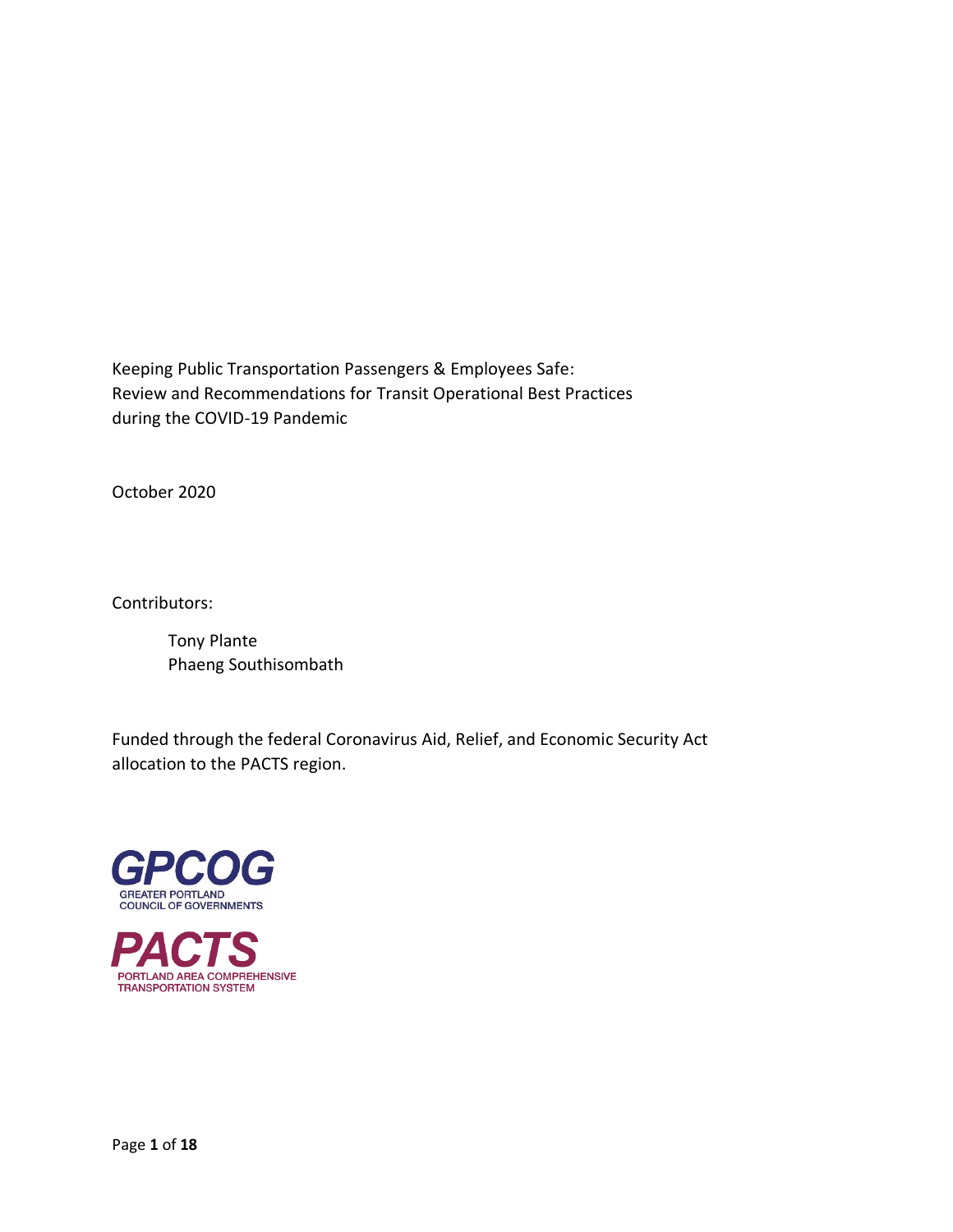### **Preface.**

Public transportation is a vital community and regional asset. Keeping passengers and employees safe during the pandemic is essential to the social and economic well-being of the region, both for the duration of the pandemic and the prospects for economic recovery and prosperity.

One of the challenges in writing this paper has been the evolving nature of our understanding of the SARS-CoV-2 novel coronavirus and how it spreads, the disease it causes – COVID-19, and the ways in which we can effectively combat it.

This report is a summary of selected available literature and information from authoritative sources and other transit agencies about best practices and provides a series of recommendations based on what we know now. As our understanding continues to evolve and/or the circumstances change, this report and its guidance should be revisited and revised.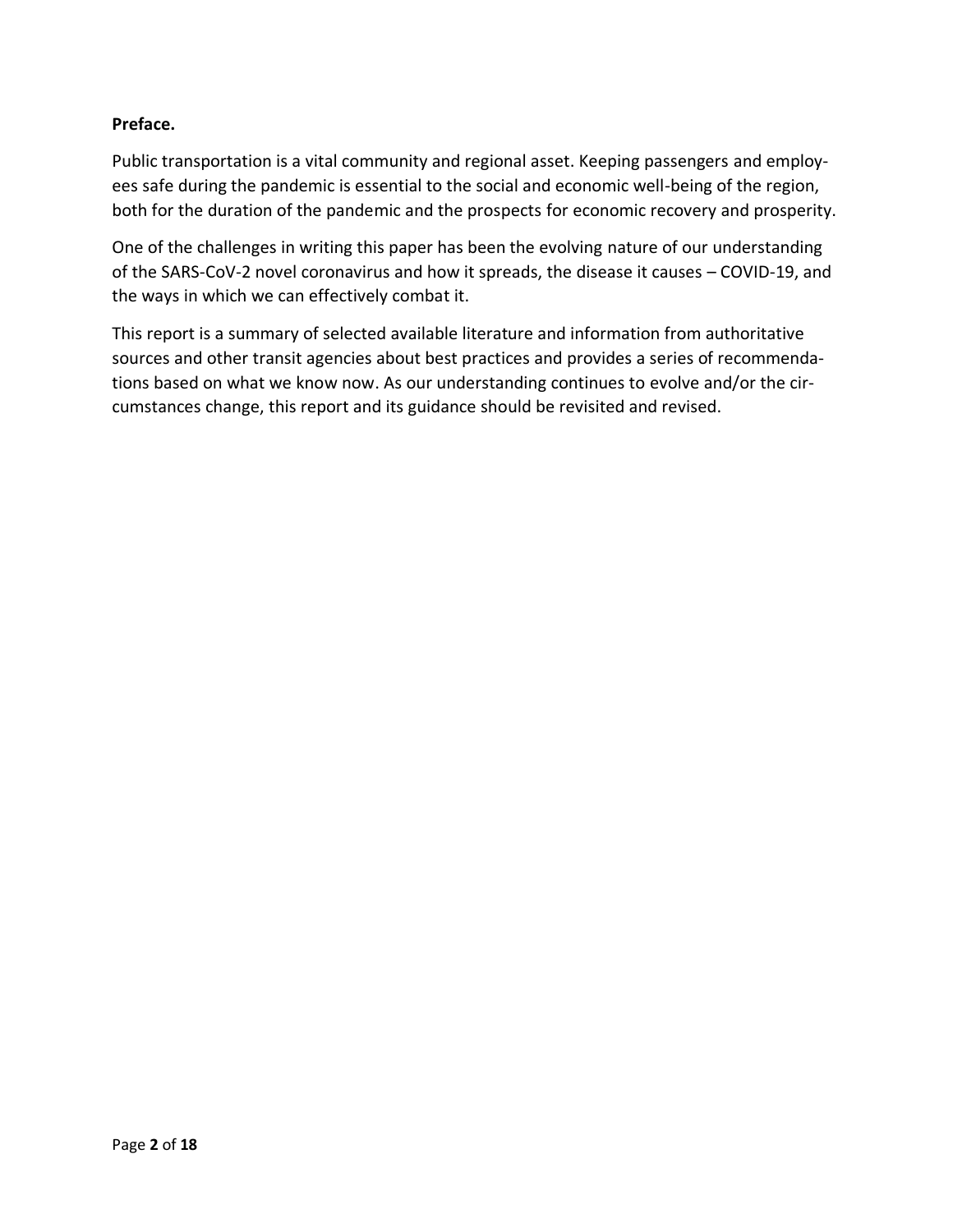### **Introduction.**

Earlier this summer GPCOG undertook a survey of available literature regarding transit operations during the COVID-19 pandemic at the request of the PACTS Transit Committee. In the U.S, 2.8 million transit riders, nearly one-third of transit commuters, are considered "essential" employees. Given the importance of transit operations and ridership to the health of the regional economy, our goal has been to sift through the range of materials and provide our transit partners with a shared resource identifying the best guidance for operations, communications, possible collaboration and cooperation, and make recommendations to support and rebuild ridership. Transit providers – not uniquely, but importantly– are challenged to provide as safe a workplace as possible as employers, provide a safe and sanitary service to riders, and communicate effectively to internal and external audiences about the steps being taken, what to expect, and how to be safe.

The scope of this effort has been to review existing guidance from authoritative sources and survey publicly available information on practices and communication with the public. The resulting report, while something of a "snapshot in time," provides guidance for keeping the public and employees as safe as possible based on current understanding of the virus, how it spreads, and identified risk factors. This report summarizes and synthesizes available literature and may need to be revisited as circumstances evolve.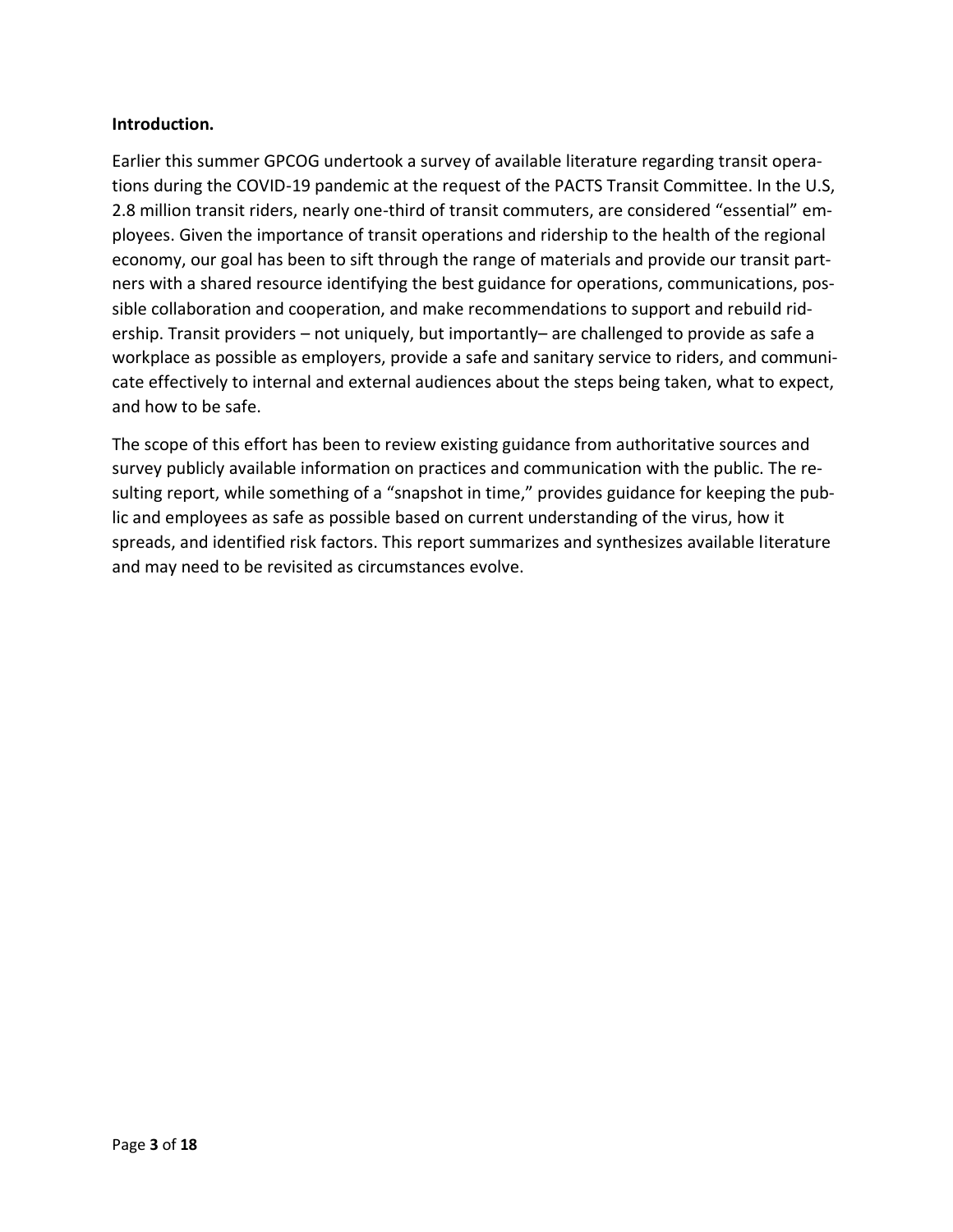### **Executive Summary.**

The transit agencies in the Portland, Maine area have responded to the pandemic and the needs of the region and should be proud of the work they have done to continue providing vital transportation services under extremely difficult circumstances. This report was developed as a resource to guide continuing operations to protect public health as the pandemic persists. This resource may need to be revisited and revised as circumstances continue to change.

We have identified four major recommendations in continuing operations during the pandemic, all based in authoritative guidance and industry literature, and most already common knowledge: social distance, wear masks, clean and sanitize, and ventilate.

- Social distance: Agencies should seek to maintain distance between people or, when that is not possible, provide physical barriers between employees and the public. Agencies also should seek to spread people out through the transit network by reducing vehicle seating capacity, thereby limiting crowding.
- Wear masks: Agencies should limit the spread of the virus through respiratory droplets and respiratory aerosols by requiring all passengers and employees to wear masks unless they are medically exempt and wear face shields as an alternative. Employees in regular contact with the public should preferably wear N95 masks.
- Clean and sanitize: Agencies should regularly clean visibly dirty surfaces with detergent or soap and water. Buildings and vehicles should be regularly sanitized with disinfectants. For high touch surfaces, EPA List N disinfectants should be used frequently. The transit network should move as quickly as possible toward touchless payment to further minimize points of human contact. Agencies should consider providing hand sanitizer to passengers.
- Ventilate: Agencies should maximize exchanges of interior air with exterior air, operating with windows open where possible. When not possible operating vehicle ventilation systems should run at high capacity bringing in as much fresh air as possible. Ventilation systems should use and maintain filters that are MERV-13 or higher. Agencies should consider the addition of ultraviolet germicidal irradiation (UVGI) devices to ventilation systems or standalone devices.

Effective communication is critical to rebuilding public confidence and ridership. The transit agencies in the Portland area have already committed to a coordinated, collaborative approach to communicating consistent messages about public health and safety, with an emphasis on reaching diverse communities. Transit providers also should designate a point person within their agencies to coordinate COVID related prevention and mitigation strategies to employees.

There are potential opportunities for providers to coordinate on the purchase of services and products that may lower costs, reduce administrative burden, and potentially strengthen or create more resilient supply chains. While existing contractual obligations may preclude joint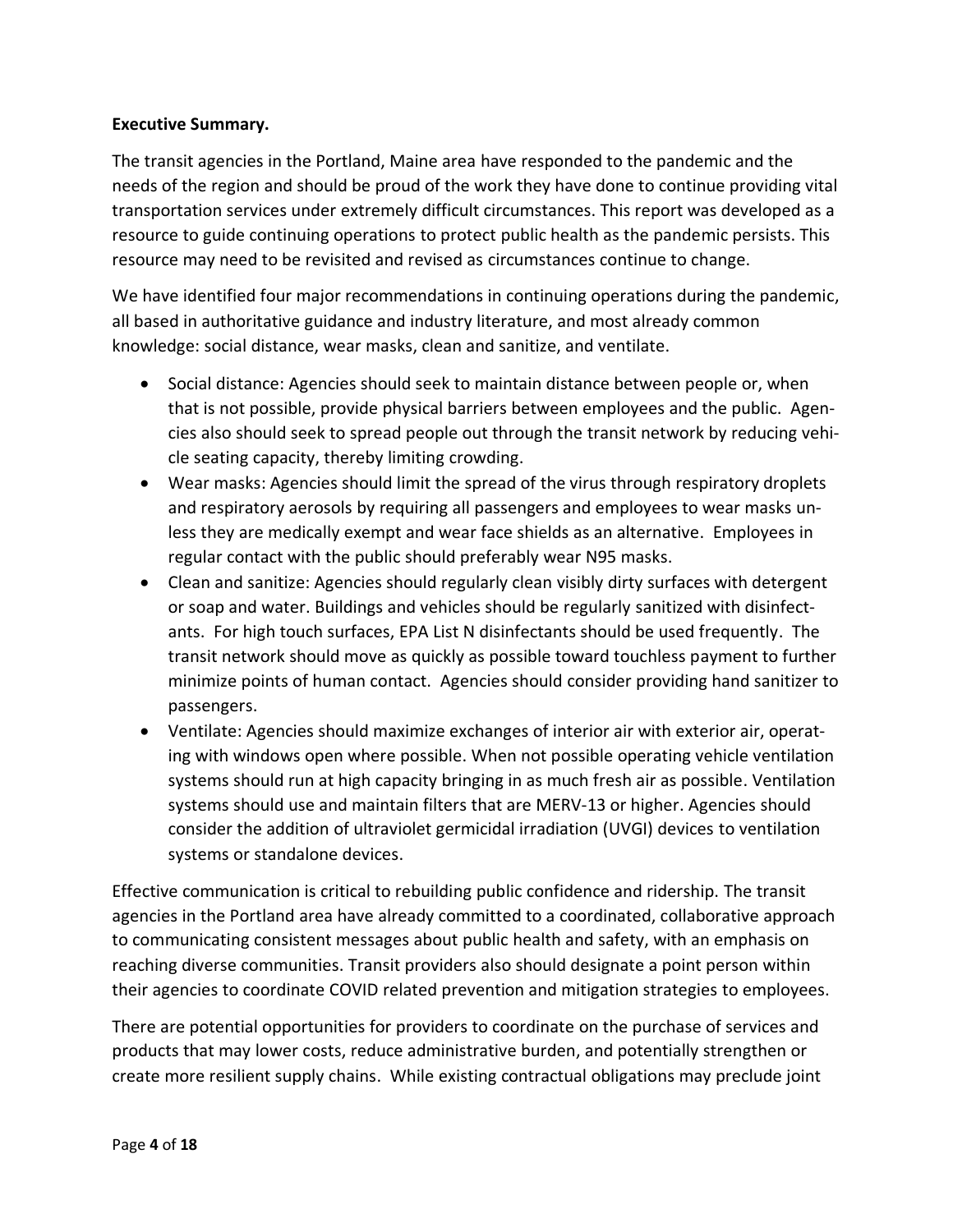procurement in some services, agencies should explore the feasibility of cooperatively purchasing:

- o Cleaning and sanitizing services
- o Uniforms and other workwear
- o Personal Protective Equipment (PPE)
- o Driver partitions/shields and installation
- o Hand sanitizer, and installation of hand sanitizer dispensers
- o Cleaning products
- o Ultraviolet germicidal irradiation (UVGI) devices
- o Filters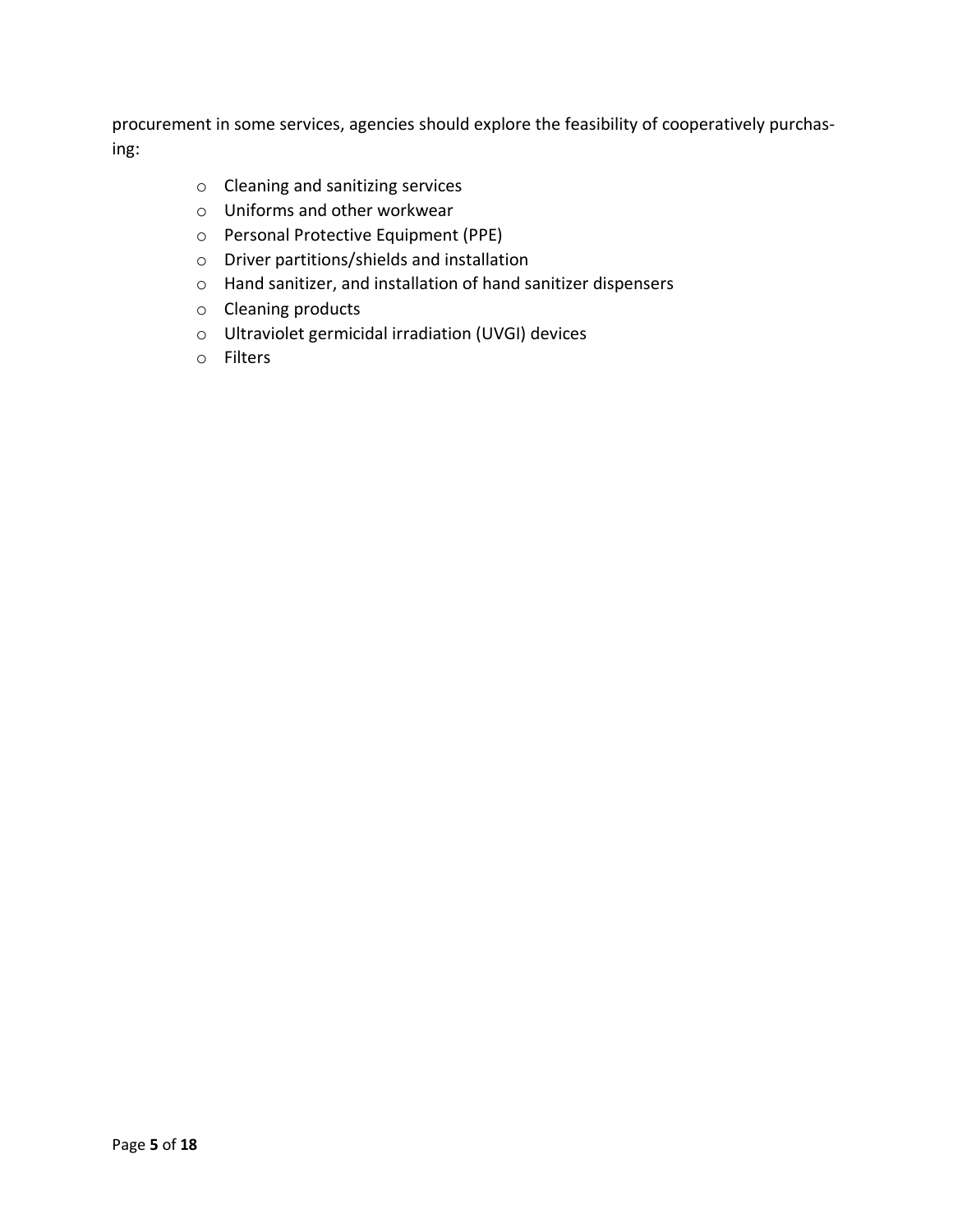### **Report.**

Our review included a wide range of resources, including the U.S. Centers for Disease Control and Prevention, the Federal Transit Administration, the World Health Organization, the Harvard School of Public Health, Occupational Safety and Health Administration, the Transportation Research Board, the American Public Transportation Association, and others.

We reviewed safety procedures and practices, and public information resources available from transit providers in the larger Northeast region – the MBTA, Lowell and Worcester regional transit authorities in Massachusetts, Manchester, New Hampshire, the Greater Hartford Transit District, and Connecticut Department of Transportation's transit operations. We have reviewed literature and practices around different modes – bus, paratransit, ferries, and rail. While some general principles apply across modes, we also have identified mode-specific recommendations (the configuration of ferries and mix of passengers, vehicles, and cargo, for instance, or the challenges related to paratransit and safely assisting passengers with disabilities).

The available literature is not as rich, or as specific, as we might like. No doubt you are familiar with many of the sources we surveyed and, like us, continue to search for the latest guidance. Six months or so into the pandemic – though it feels longer – we are still learning, and some of the guidance may evolve as our understanding evolves. As much as our findings and recommendations will address the situation as it is today, they may form the basis of our approach as long as the pandemic persists. As the pandemic eases, hopefully, some of the steps we will identify as best practices can gradually be relaxed as well. Should the pandemic worsen, as it may as we get into colder weather and seasonal flu season, additional steps or even more vigilance may be needed. It may be useful to think of each of the various strategies as a point along a spectrum where we decide to implement a practice or procedure that fits the situation.

# *Current Status.*

The table on the following page summarizes publicly available information on current (September 2020) COVID-19 pandemic-related practices and messaging by transit providers in the PACTS region as well as other transit systems in the Northeast. It is important to note that this is only the information that is publicly available on providers' websites and is not necessarily reflective of all steps being taken to ensure passenger and employee safety with regard to cleaning and sanitizing, ventilation, and other safety related practices and procedures.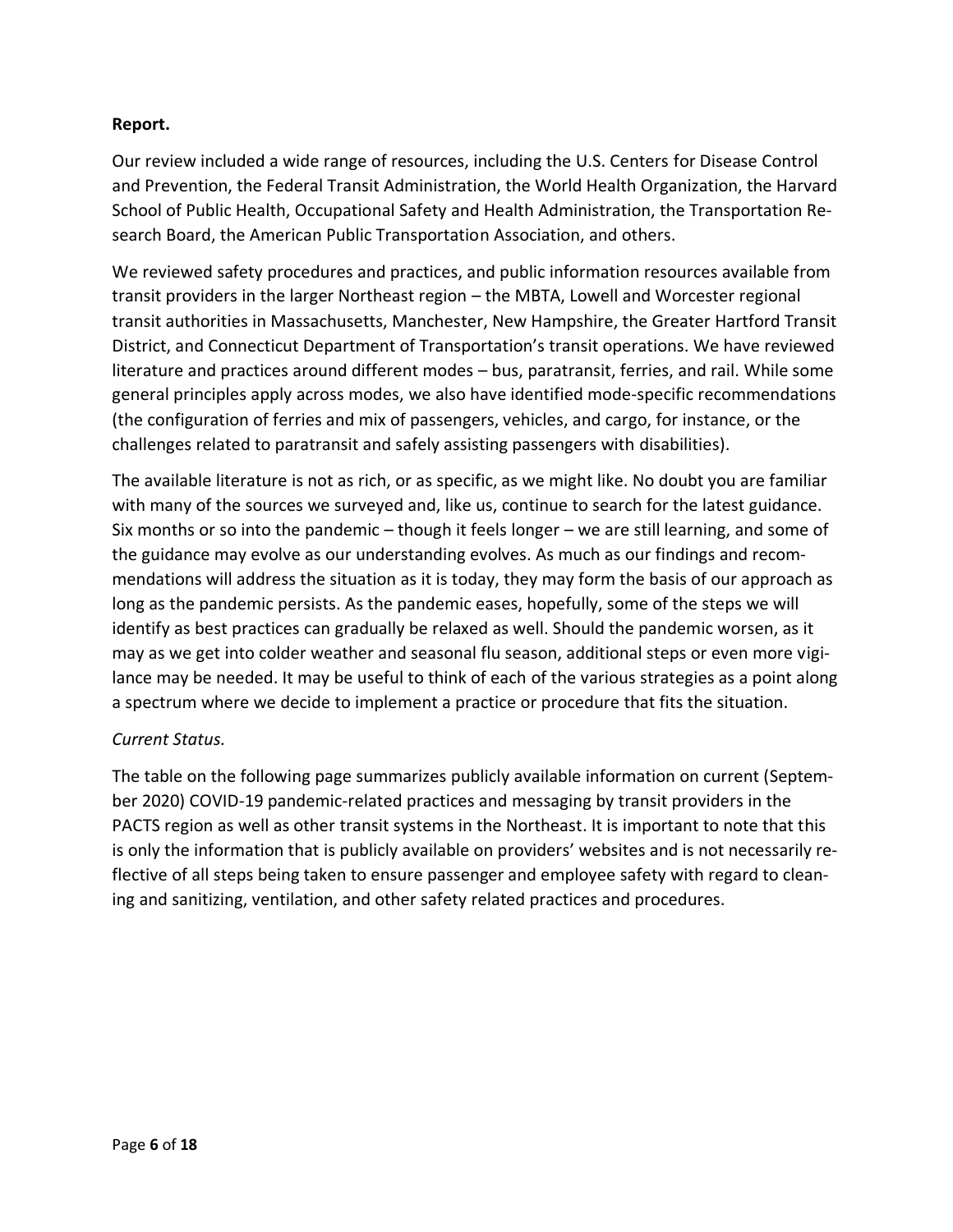# **Greater Portland Transit Providers.**

**Other Regional Transit Systems.**

| <b>Transit Agency</b>             | <b>Social Distance</b>                                                                                                                                                | <b>Wear Masks</b>                             | <b>Clean and Sanitize</b>                                                                                                                                            | Ventilate                                                       |
|-----------------------------------|-----------------------------------------------------------------------------------------------------------------------------------------------------------------------|-----------------------------------------------|----------------------------------------------------------------------------------------------------------------------------------------------------------------------|-----------------------------------------------------------------|
| <b>BSOOB Transit</b>              | 50% passenger capacity<br>6-foot distance<br>Rear door boarding and alighting                                                                                         | Face coverings at all times                   | Daily cleaning<br>Electrostatic disinfectant gun and clean-<br>ing fogger                                                                                            |                                                                 |
| <b>Casco Bay Lines</b>            | 6-foot distance<br>Limited passenger capacity                                                                                                                         | Face covering at all times                    | Commercial grade backpack cleaning de-<br>vices to sanitize<br>Extra hand sanitizer dispensers<br>Staff education and training related to<br>COVID-19 proper hygiene |                                                                 |
| <b>METRO</b>                      | Limited passenger capacity to 30 per bus<br>6-foot distance<br>$\blacksquare$<br>No continuous riding; all trips one-way<br>Rear door for boarding and alighting<br>٠ | Face coverings at all times                   | Twice daily cleaning and disinfectant<br>Removing hanging hand straps from bus-<br>ses<br>Info. Distribution to employees and pas-<br>sengers related to COVID       |                                                                 |
| <b>NNEPRA</b>                     | 50% passenger capacity<br>6-foot social distancing<br>Plexi-glass partitions in Café                                                                                  | Face coverings at all times                   | Equipment sanitized nightly<br>Enhanced cleaning before and after each<br>roundtrip                                                                                  | Filtration systems with fresh air exchange<br>every 4-5 minutes |
| RTP                               |                                                                                                                                                                       | Face coverings at all times<br>$\blacksquare$ |                                                                                                                                                                      |                                                                 |
| <b>South Portland Bus Service</b> | Passenger capacity limited to 20 per bus<br>6-foot distance                                                                                                           | Face coverings at all times                   |                                                                                                                                                                      |                                                                 |
| <b>YCCAC</b>                      | No 'joy riding'<br>Maximum seating capacity                                                                                                                           | Face coverings at all times                   |                                                                                                                                                                      |                                                                 |

| <b>Transit System</b>                                                  | <b>Social Distance</b>                                                                                                          | <b>Wear Masks</b>                                                                                | <b>Clean and Sanitize</b>                                                                                                                                                                                                              | Ventilate               |
|------------------------------------------------------------------------|---------------------------------------------------------------------------------------------------------------------------------|--------------------------------------------------------------------------------------------------|----------------------------------------------------------------------------------------------------------------------------------------------------------------------------------------------------------------------------------------|-------------------------|
| <b>Connecticut Department of Transportation</b><br>(CTrail, CTtransit) | 6-foot distance                                                                                                                 | Face coverings at all times                                                                      | Nightly sanitizing of all trains and buses<br>using CDC-recommended protocols                                                                                                                                                          |                         |
| <b>Greater Hartford (CT) Transit District</b>                          | 6-foot distance                                                                                                                 | Face coverings at all times<br>$\blacksquare$                                                    | Daily cleaning with coronavirus disinfect-<br>ant; nightly deep cleaning                                                                                                                                                               |                         |
| <b>Lowell (MA) Regional Transit Authority</b>                          | No continuous riding<br>Rear door boarding                                                                                      | Face coverings at all times<br>No eating or drinking on the bus                                  | Disinfect all buses daily with electrostatic<br>mister or disinfectant sprayer<br>All buses supplied with disinfectant spray                                                                                                           |                         |
| <b>Manchester (NH) Regional Authority</b>                              | 50% passenger capacity (restored to nor-<br>mal July 1)                                                                         | Face coverings for drivers at all times<br>Face coverings urged for passengers<br>$\blacksquare$ | Vehicles cleaned throughout the day                                                                                                                                                                                                    |                         |
| <b>Massachusetts Bay Transit Authority</b>                             | Protective barriers for drivers<br>Routes prioritized to allow for physical<br>distancing<br>Real-time bus crowding information | Face coverings at all times                                                                      | Decontamination with electrostatic fog-<br>ger every 2 weeks<br>All vehicles disinfected every 24 hours<br>High contact areas cleaned every 4 hours<br>Hand sanitizer, disinfectant wipes and<br>sprays deployed throughout the system | Windows opened on buses |
| <b>Worcester (MA) Regional Transit Authority</b>                       | Seat closures on transit vehicles<br>Front door boarding/rear door exit                                                         | Face coverings at all times                                                                      | Clean and disinfect every 24 hours<br>Mid-route cleaning and misting                                                                                                                                                                   |                         |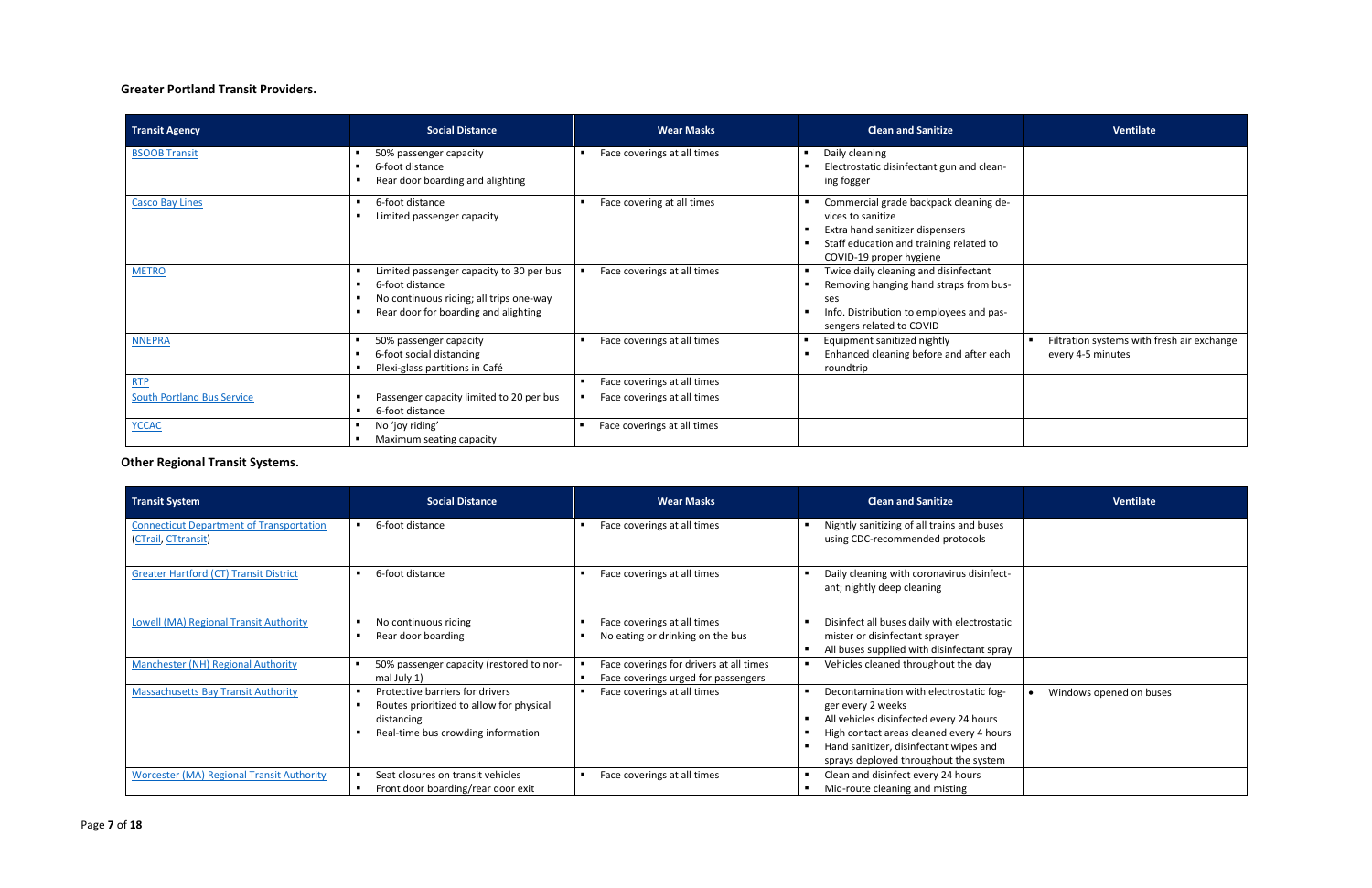*What We Know About the Virus.*

Collective knowledge about the SARS-CoV-2 novel coronavirus and the disease it causes, COVID-19, has continued to develop since earlier this year. According to the U.S. CDC:

*Based on what is currently known about the virus and about similar coronaviruses that cause SARS and MERS, spread from person-to-person happens most frequently among close contacts (within about 6 feet). This type of transmission occurs via respiratory droplets, but disease transmission via infectious aerosols is currently uncertain. Transmission of SARS-CoV-2 to persons from surfaces contaminated with the virus has not been documented. Transmission of coronavirus occurs much more commonly through respiratory droplets than through objects and surfaces, like doorknobs, countertops, keyboards, toys, etc. Current evidence suggests that SARS-CoV-2 may remain viable for hours to days on surfaces made from a variety of materials. Cleaning of visibly dirty surfaces followed by disinfection is a best practice measure for prevention of COVID-19 and other viral respiratory illnesses in community settings.*

*It is unknown how long the air inside a room occupied by someone with confirmed COVID-19 remains potentially infectious. Facilities will need to consider factors such as the size of the room and the ventilation system design (including flowrate [air changes per hour] and location of supply and exhaust vents) when deciding how long to close off rooms or areas used by ill persons before beginning disinfection. Taking measures to improve ventilation in an area or room where someone was ill or suspected to be ill with COVID-19 will help shorten the time it takes respiratory droplets to be removed from the air.*

In the early stages of the pandemic, most of the emphasis was on good respiratory hygiene, distancing, and sanitizing objects and surfaces. We have since come to understand more about the effectiveness of masks or other coverings over the mouth and nose at reducing the risk of exposure to the wearer as well as those around them. This is particularly true because infected persons may show no symptoms while capable of spreading the virus to others. There is also more attention being paid to aerosol spread, where very small respiratory droplets stay suspended in the air longer than the so-called "ballistic" droplets on which six-foot distancing is based. This has led to an increase in attention to ventilation, filtering, and sterilization as exposure reduction strategies.

#### *General Recommendations*.

There are four major areas of recommendations in maintaining transit operations as safely as possible during the pandemic: distancing, face coverings, cleaning and sanitizing, and ventilation.

- Distancing:
	- o Maintaining distance between people or providing physical barriers where distancing is not possible between operators and employees and the public.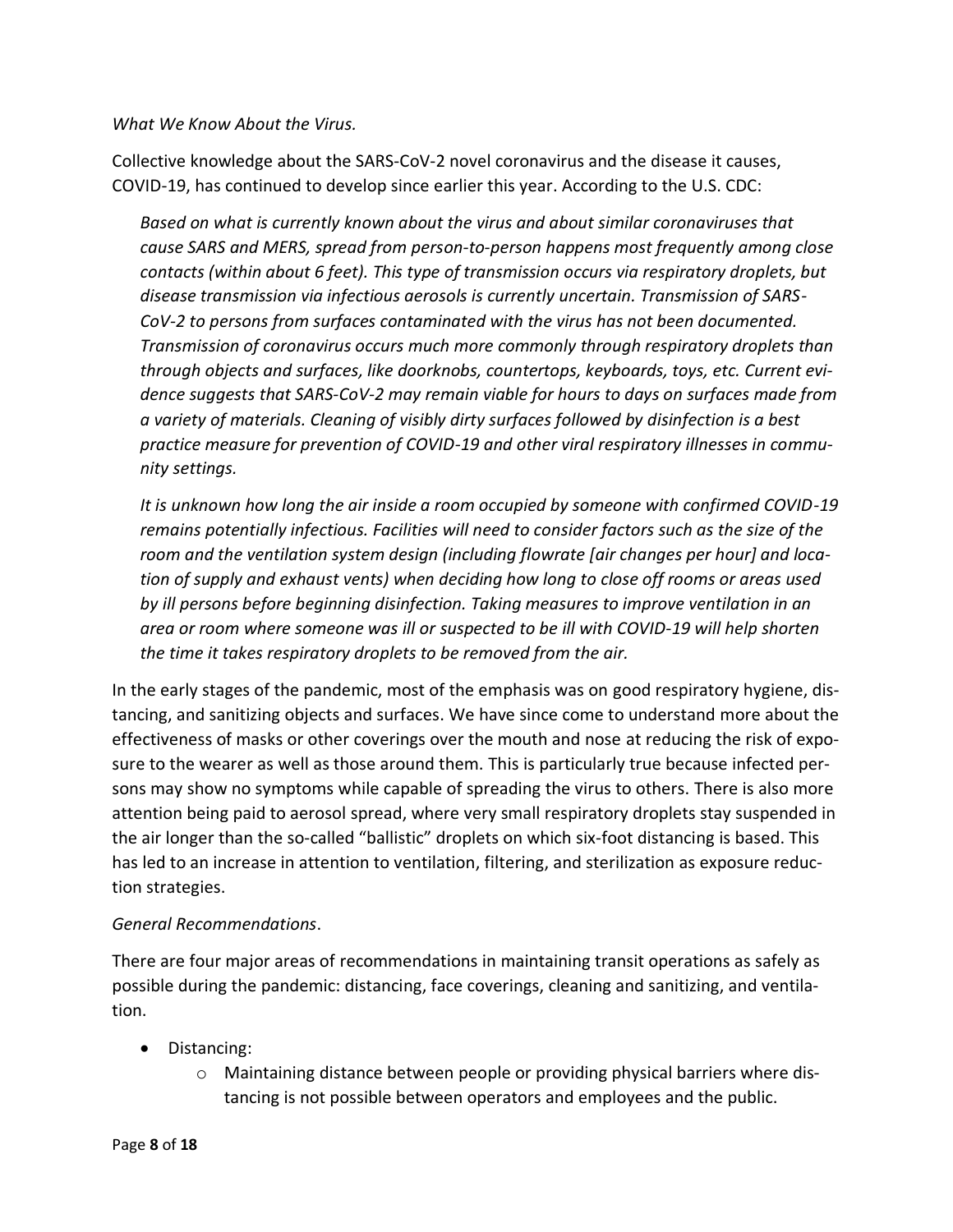Consider changing boarding procedures if they present an exposure hazard that cannot be mitigated using transparent barriers of some kind (Plexiglass shields or enclosures, clear vinyl sheeting, etc.). Maintain distances of at least six (6) feet by using floor markings, restricting seating, and other capacity limiting measures.

- o Maintaining a distance of at least six (6) feet helps limit the spread from ballistic respiratory droplets.
- $\circ$  In combination with face masks, distancing also helps limit the spread due to respiratory aerosols.
- o Separation of passengers and operators
	- Where passengers require assistance, minimize contact to the greatest extent possible, ensuring both the passenger and operator are using masks or face coverings (ideally N95 for the operator)
- o Seating, capacity limitations can help maintain distance.
- Face coverings:
	- o Passengers, drivers, operators, and other transit employees should be required to wear face masks whenever on a transit vehicle, in a transit facility, or where distancing is difficult.
	- o Ideally, employees operating transit vehicles or working in other enclosed spaces for extended periods should wear N95 masks.
- Cleaning and sanitizing.
	- o Make sanitizer available to passengers at the boarding entrance to vehicles, preferably touchless
	- o All surfaces should be sanitized at the end of shift, trip, day, or other time that allows disinfectant to dry undisturbed.



- $\circ$  High touch surfaces such as railings, handles, keypads should be wiped down regularly.
- o Only [EPA List N](https://www.epa.gov/pesticide-registration/list-n-disinfectants-use-against-sars-cov-2-covid-19) disinfectants should be used.
	- Ensure supplies and stocking for continuous availability.
- $\circ$  Consider using ultraviolet germicidal irradiation (UVGI) to destroy virus particles, as standalone air filter units or integrated into ventilation systems in combination with particulate filters.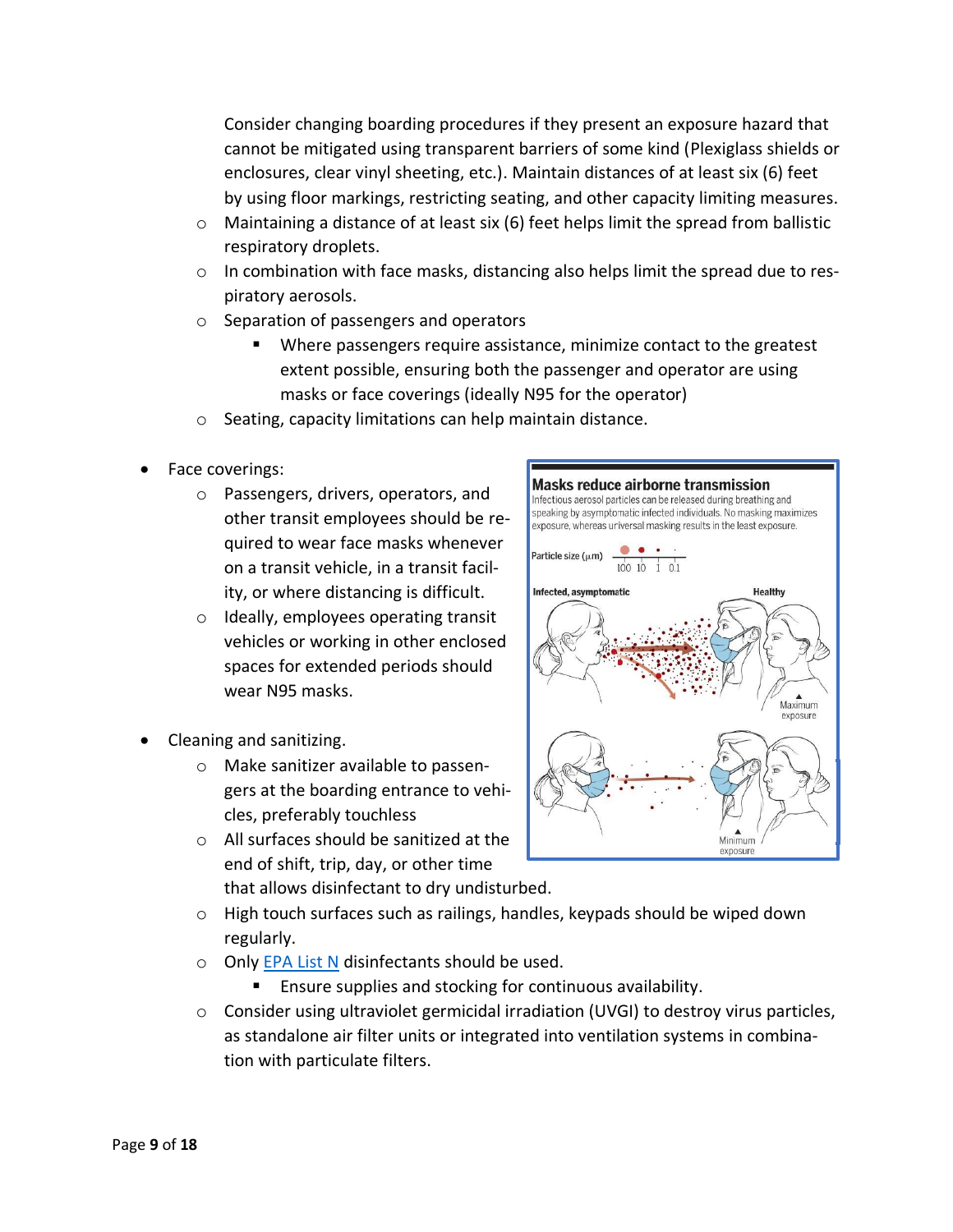- o Mist/gas sanitizing, using foggers to disinfect hard to reach/clean surfaces and save time.
- Ventilation.
	- o Maximizing exchanges of interior air with exterior air
		- Operating with windows open where possible
		- Operating vehicle ventilation systems at high capacity bringing in as much fresh air as possible when windows cannot be opened
	- o Maintaining or upgrading ventilation systems to use MERV-13 or higher (HEPA is a commonly known standard)
	- $\circ$  Adding ultraviolet germicidal irradiation (UVGI). Using ultraviolet light to destroy virus particles, as standalone units or incorporated into ventilation systems in combination with particulate filters.



#### *Passenger Safety.*

Consistent with CDC guidelines, passengers on all forms of transit should:

- Wear face masks or other face covering
- Maintain physical distances as much as possible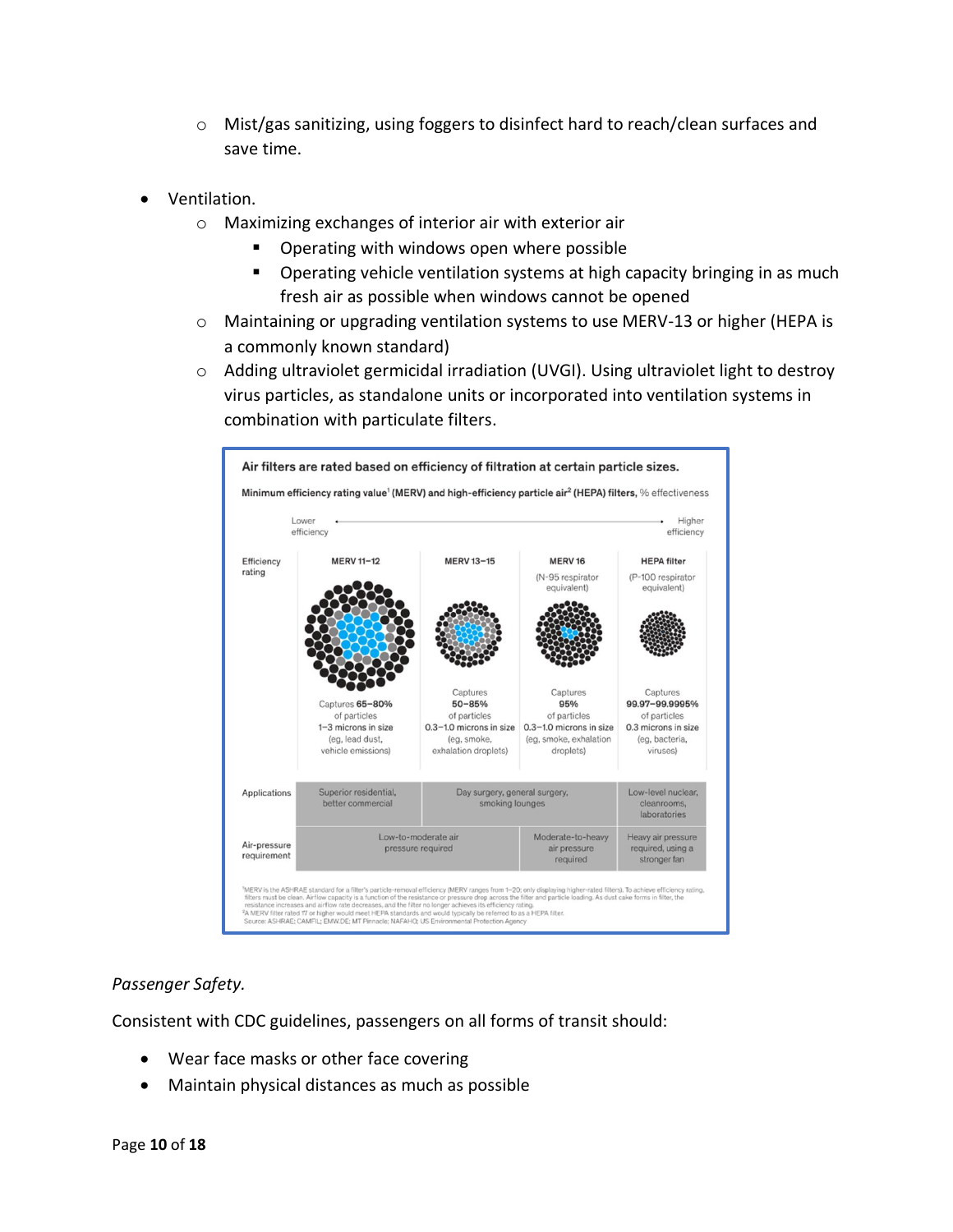Transit providers should:

- Make sanitizer available to passengers at the boarding entrance to vehicles, preferably touchless
- Sanitize high-touch surfaces frequently
- Use contactless payment methods
- Consider increasing levels of service, to the extent possible, to accommodate volume and maintain distancing

# *Employee Safety.*

Beyond the confines of the transit vehicle, be it a bus, ferry, rail car, or paratransit vehicle, maintaining the health and safety of employees helps ensure continuity of service. Employees should receive information and be regularly reminded about how to protect themselves and their households and be encouraged to stay home and notify their supervisor if they are sick, display any symptoms of COVID-19, or know they were exposed to an infected person.

The Occupational Safety and Health Administration has extensive guidance on protecting workers in various environments, assessing hazards, and determining the appropriate measures (the use of what OSHA calls engineering controls, administrative controls, and personal protective equipment (PPE)) to protect employees.

Engineering controls involve isolating employees from work-related hazards. Where appropriate, these types of controls can reduce exposure to hazards without relying on human behavior. In a transit context, these may include:

- Instituting measures to physically separate or force distance greater than six feet between bus transit operators and passengers, such as installing physical barriers such as clear plastic sneeze guards or driver compartment partitions,
- Installing high-efficiency air filters in vehicle ventilation systems, and
- Increasing ventilation rates by leaving windows open as much as possible and, where not possible, operating vehicle ventilation systems for maximum circulation and intake of fresh air.

Administrative controls are changes in work policy or procedures to reduce or minimize exposure to a hazard. Training, plans, policies, and procedures that articulate and enforce means to reduce infection include:

- Identify a point person within the agency to coordinate COVID related prevention and mitigation strategies,
- Develop a database of staff qualifications, licenses, etc. as backup for critical positions to maintain continuity of service as much as possible,
- Review the stock and availability of essential protection and cleaning equipment and supplies,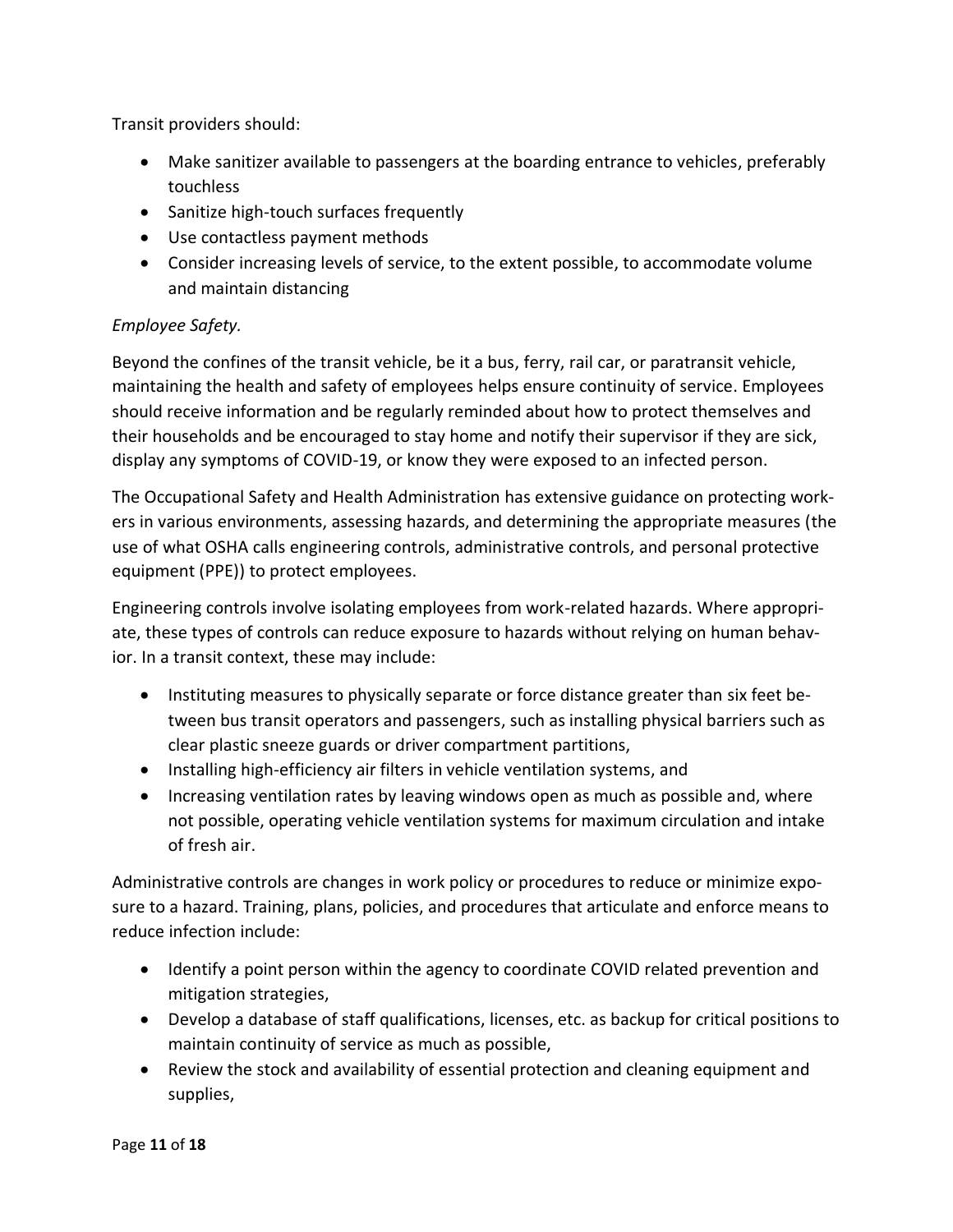- Consider screening employees, contractors, and visitors for symptoms through a mobile app, interview, or questionnaire prior to the start of a work shift,
- Keep staff informed and develop a basic 'question and answers' for employees,
- Continually educate staff and riders on how to manage and mitigate risks associated with COVID-19,
- Train workers who need to use protective clothing and equipment using material that is easy to understand and available in the appropriate language literacy levels,
- Develop protocol for cleaning and disinfecting facilities, buildings, and vehicles using disinfectants approved for use against COVID-19 (EPA List N disinfectants), and
- Implement flexible sick leave and supportive policies and practices, possibly including lenient emergency sick leave policies if sick leave is not offered to some or all employees.

OSHA regulations (29 CFR 1910.132) require employers to provide employees with the personal protective equipment (PPE) needed to keep them safe while performing their jobs. The type of PPE required is based on the risk of exposure while working. All types of PPE must be:

- Selected based upon the hazard to the worker
- Properly fitted and periodically refitted, as applicable
- Regularly inspected, maintained, and inspected as necessary
- Properly removed, cleaned, and stored or disposed of to avoid contaminations of self, others, or the environment.

In the context of transit operations, PPE would be limited to masks (ideally N95) for vehicle operators, crew, conductors, etc., especially those working directly with passengers or the public. In some situations, gloves would be appropriate for sanitizing surfaces or in the event physical contact or exposure to bodily fluids is involved.

# *Operations*.

General principles of distancing, face covering, cleaning and sanitizing, and maintaining, improving, or maximizing ventilation apply across all modes of transit. They should be considered additive, not mutually exclusive, and not individually sufficient. These measures are:

- Distancing, maintaining physical distance or separation, including reducing passenger capacity, to reduce or prevent contact with respiratory droplets or aerosols and considering possible increases in level of service to help maintain distancing as passenger numbers increase, to the extent possible.
- Requiring face coverings to further limit the amount and extent of spread by droplets and aerosols.
- Sanitizing regularly for high frequency, high touch spaces and surfaces reduces the likelihood of transmission resulting from touching contaminated surfaces and then one's eyes, nose, or mouth. Clean visibly dirty surfaces with detergent or soap and water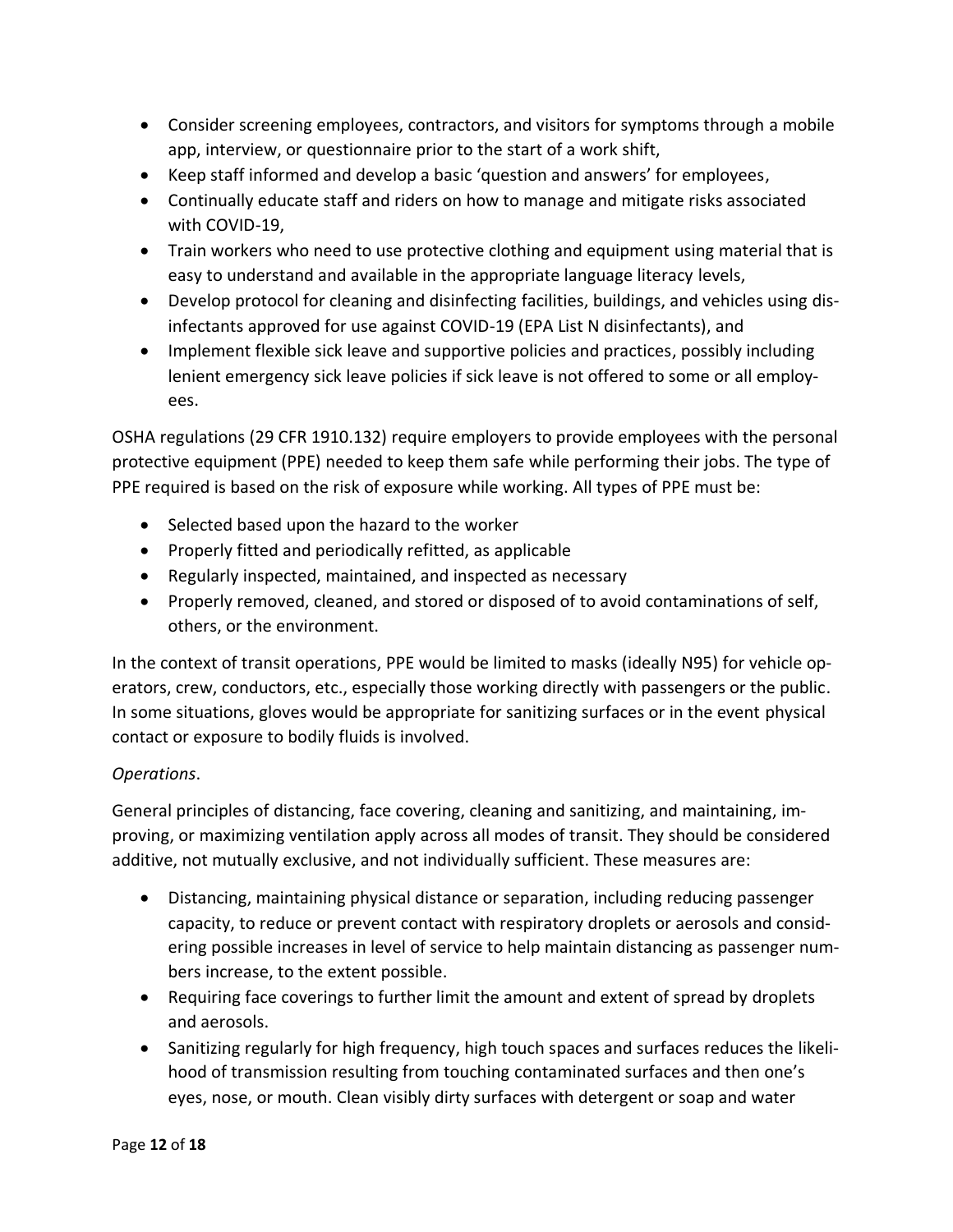before sanitizing with an EPA List N disinfectant and allow time for disinfectant to dry undisturbed. Regular vigorous hand washing with soap and water, and sanitizing (using a sanitizer that is at least 60% alcohol) also destroys the virus. Limit contact with passengers requiring assistance, require face masks, and have operators or crew members sanitize their hands immediately afterward.

• Ventilation, maximizing the amount of fresh air being circulated in an enclosed space to dissipate respiratory aerosols, reducing or eliminating recirculation, and, where possible, installing and maintaining filters (ideally MERV-13 or higher) reduces the likelihood of transmission. Operate with windows open as much as possible or with ventilation system set up to bring in as much fresh air as possible, and use/maintain filtration in ventilation systems when running with open windows is not possible, using MERV-13 or higher without compromising system performance.

# *Considerations by Mode*.

- Fixed route bus: install shields (an interior plexiglass cab) around the driver, separate boarding from the driver's compartment, and limit seating capacity.
- Paratransit: install shields (an interior plexiglass cab or other transparent flexible material) around or behind the driver, depending on vehicle configuration.
- Rail: limit seating capacity, install shields where employees and passengers interact. Conductors should minimize exposure in passenger cars. Install hand sanitizer near car entrances/exits and in/near restrooms.
- Ferry: encourage outside deck standing/seating as conditions permit, have occupants remain in their vehicles when possible, maintain face coverings and distancing, and limit interior seating capacity. Install hand sanitizer near vessel entrances/exits and in/near restrooms.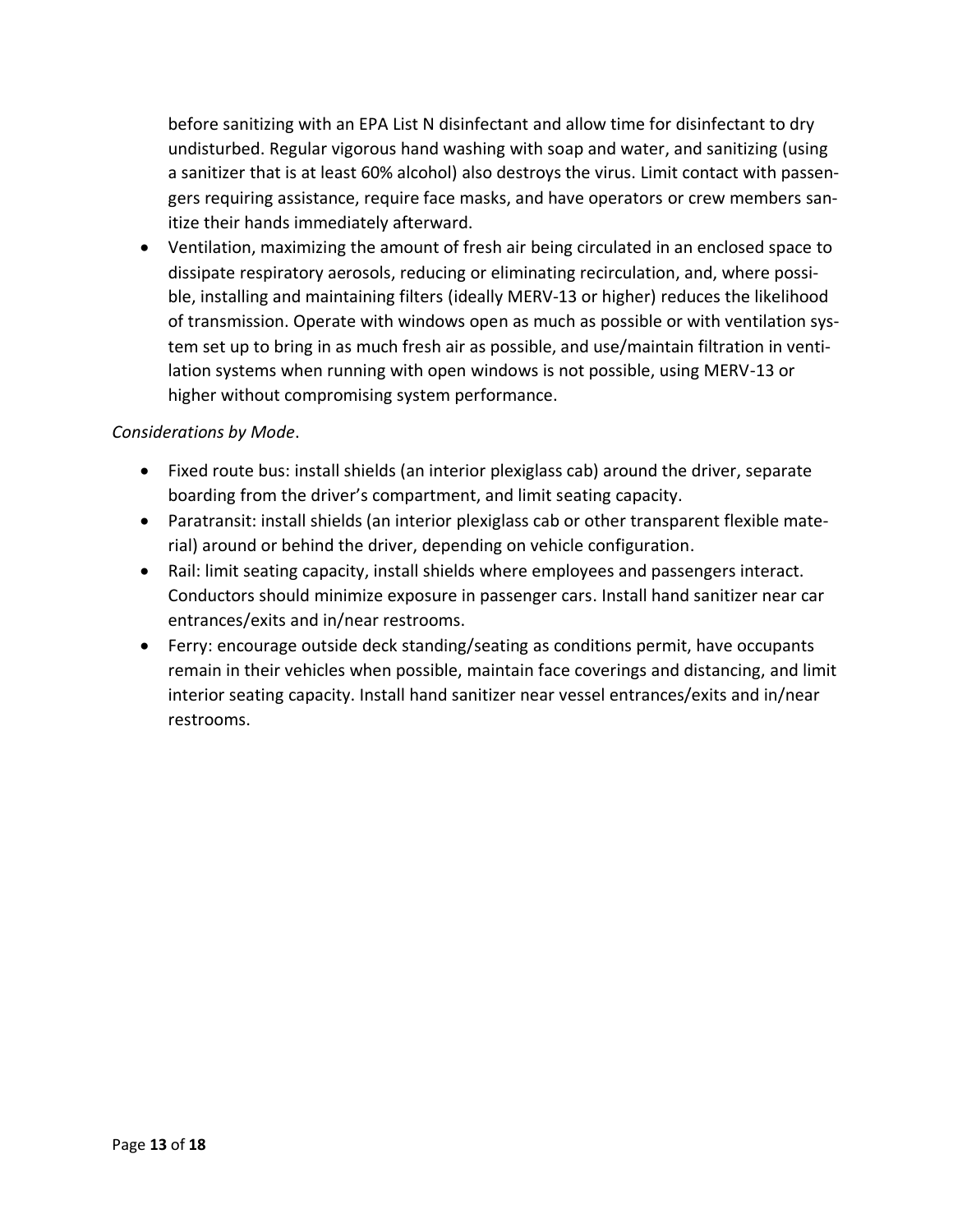### **Communications**.

Communication during a pandemic is critical. Agencies must communicate and reinforce new policies and procedures as they are developed and updated. Simplified messages are necessary during a crisis to ensure that the message reaches a distracted community.

- Communication language
	- o Transit agencies should ensure that all messages and communications released are consistent and concise.
	- $\circ$  Communicate uncertainty clearly. Saying that not all information is available is more effective than speculating or making claims.
	- $\circ$  Identify which delivery methods should be used to disseminate communications, in which circumstance, and in coordination with which partners. Possible delivery methods could include traditional media (such as press releases, email distributions, websites, etc.), social media (such as Facebook, Twitter, text message alerts, etc.), and real-time data on vehicle occupancy to waiting riders via websites or mobile apps.
	- $\circ$  Provide numbers, context, history, and changes to procedures in a timely and straightforward fashion to bolster public trust.
- Communications to the public
	- $\circ$  Transit operators are responsible for informing the public of rules and guidelines while on the transit vehicle or in a transit facility. Transit agencies should provide the appropriate training and instruction to transit operators on how to disseminate rules and guidelines to the public.
	- o Understand the diverse communication needs of the populations. Persons with disabilities and people with limited English Proficiency are especially vulnerable during pandemics. Agencies must understand how to meet the communication needs of all their constituents.
	- o Clearly communicate boarding considerations or instructions to riders such as "rear door boarding only" on buses with the destination sign and automatic voice announcements at every stop.

Communications strategies should include messages and methods aimed at restoring confidence and restoring ridership. As with pandemic-related shutdowns and reopening of other businesses, people will generally only return when they feel it is safe. This makes messaging about not only service changes (frequency, boarding, fare policies) important, but safety (distancing efforts and adjustments, face covering requirements, cleaning and sanitizing practices, and ventilation) that much more critical. Some of these changes may also make transit more viable for those who had not used it before, which may help bolster ridership in the future.

Messages also should be delivered in languages and locations, and using methods that will reach diverse populations.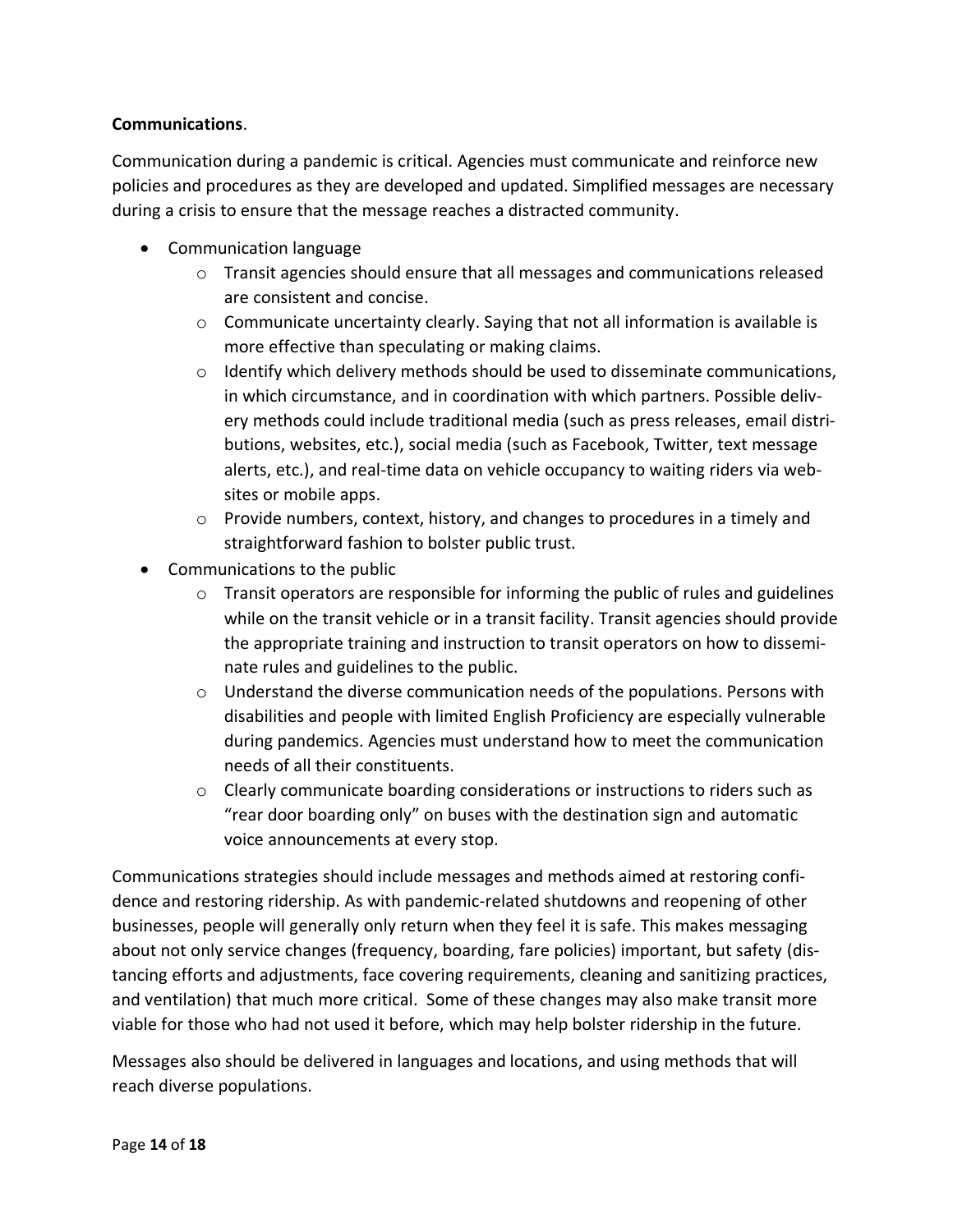PACTS transit providers should consider developing a consistent set of messaging across all modes for all passengers and users to the greatest extent possible:

- Restoring confidence and rebuilding ridership.
- Communicating safety information to the public and users.
- Enforcing and reinforcing messages and practices.
- Providing language accessibility.
- Reaching diverse populations.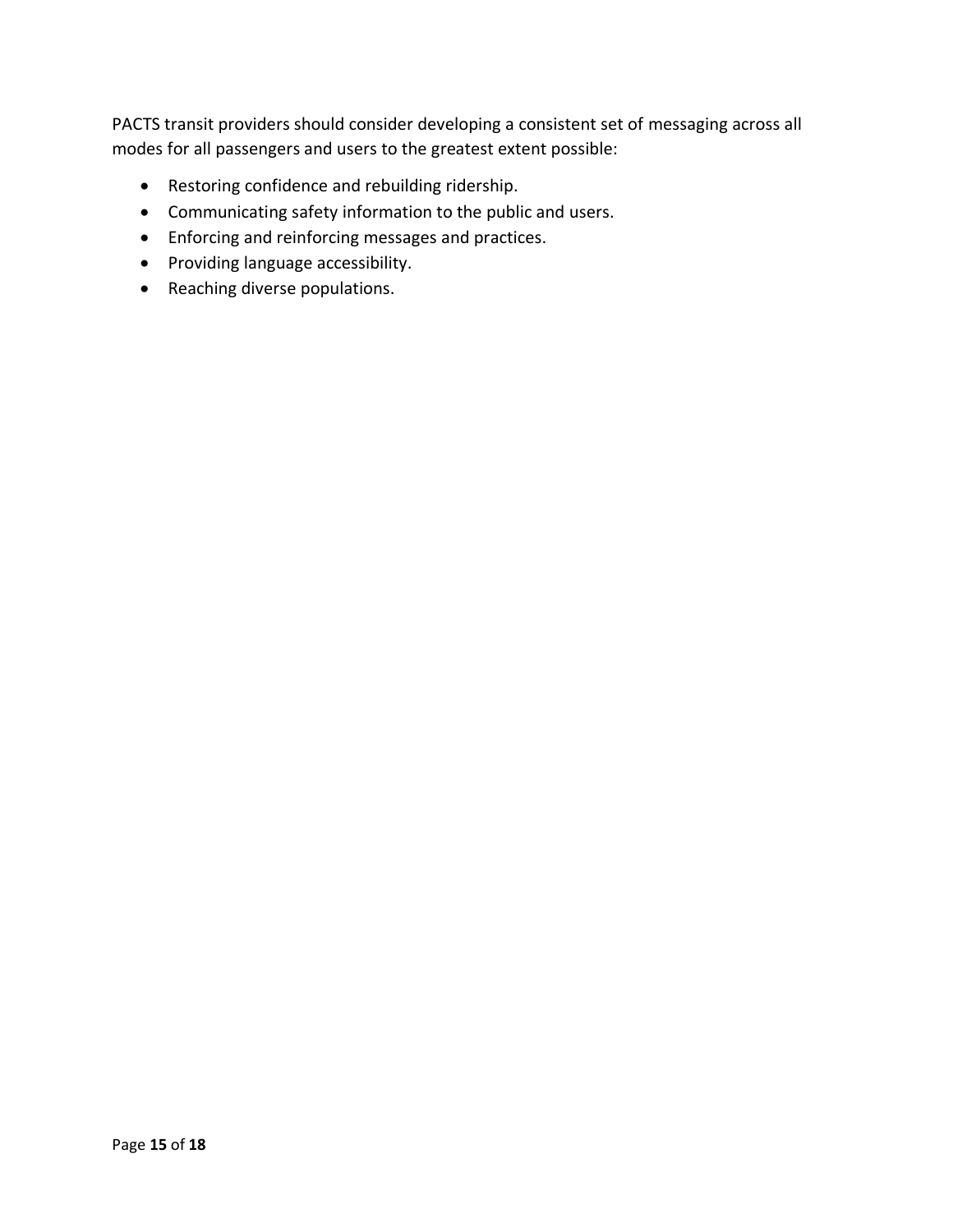### **Collaboration**.

There is a lot to consider and a lot to do in response to the pandemic. Where possible, it makes sense for PACTS transit providers to identify common needs and seek ways to meet them collectively, in a collaborative fashion, saving time and effort. As part of developing this report, we have identified several areas to pursue, though recognizing that some may involve contractual or other obligations that may preclude some opportunities:

- Communications, providing clear, consistent messaging in a unified way across all modes to restore confidence and rebuild ridership.
- Collective procurement of:
	- o Cleaning and sanitizing services
	- o Uniforms and other workwear
- Products:
	- o Driver partitions/shields and installation
	- o Personal Protective Equipment (PPE)
	- o Hand sanitizer, and installation of hand sanitizer dispensers
	- o Cleaning products
	- o Ultraviolet germicidal irradiation (UVGI) devices
	- o Filters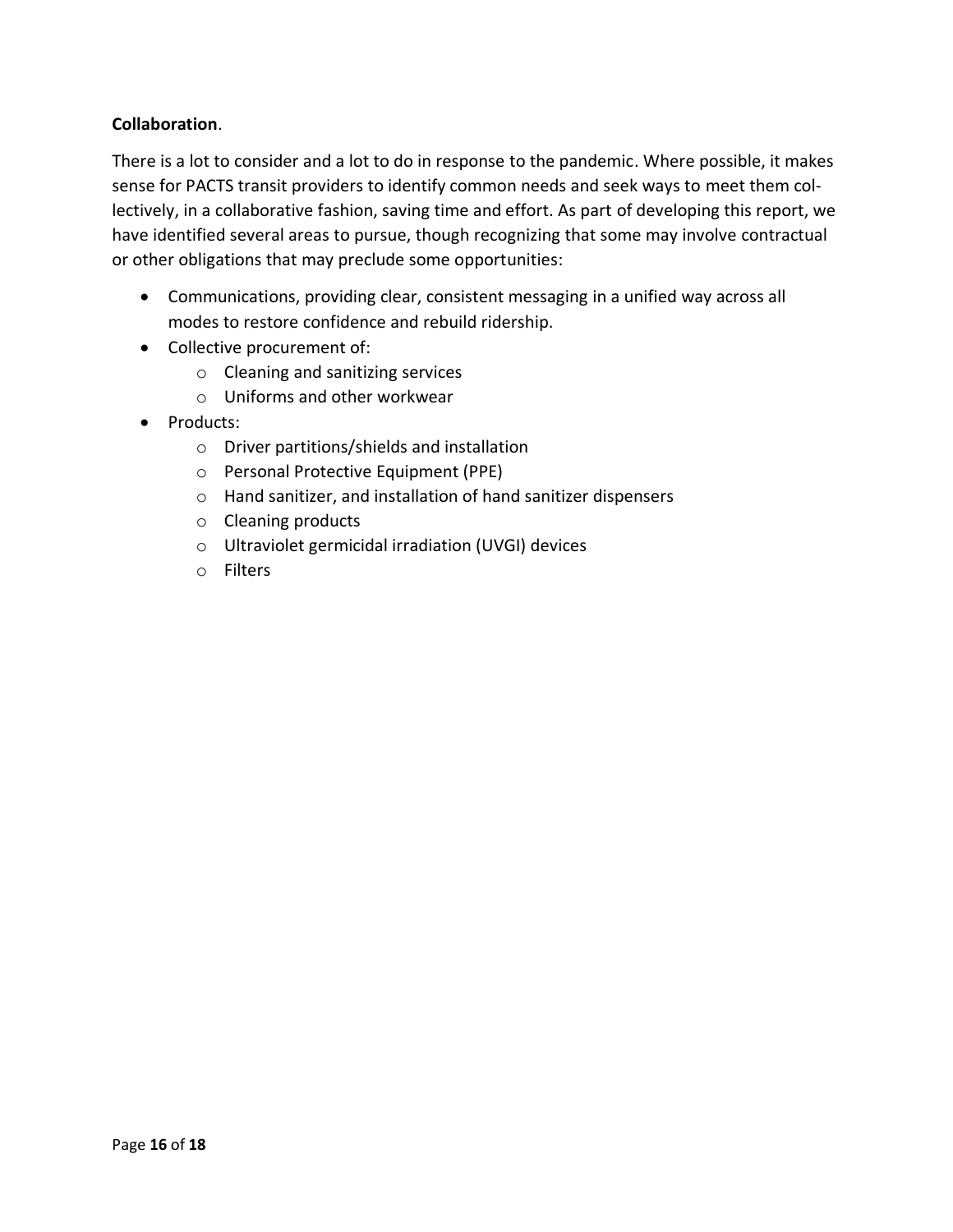#### REFERENCES

American Public Transportation Association. *Cleaning and Disinfecting Transit Vehicles and Facilities During a Contagious Virus Pandemic.* White Paper APTA-SS-ISS-WP-001-20. June 22, 2020.

American Public Transportation Association. *Public Transportation Responds: Safeguarding Riders and Employees.* August 11, 2020 Revision.

American Society of Heating, Refrigeration, and Air-Condition Engineers. *AHSRAE Position Document on Infectious Aerosols.* April 14, 2020.

Centers for Disease Control and Prevention. 2020. *Communities, Schools, Workplaces, & Events*. Available at: [https://www.cdc.gov/coronavirus/2019-ncov/community/organizations/bus](https://www.cdc.gov/coronavirus/2019-ncov/community/organizations/bus-transit-operator.html)[transit-operator.html](https://www.cdc.gov/coronavirus/2019-ncov/community/organizations/bus-transit-operator.html)

Environmental Protection Agency, 2020. *List N: Disinfectants for Use Against SARD-CoV-2 (COVID-10).* [https://www.epa.gov/pesticide-registration/list-n-disinfectants-use-against-sars](https://www.epa.gov/pesticide-registration/list-n-disinfectants-use-against-sars-cov-2-covid-19)[cov-2-covid-19](https://www.epa.gov/pesticide-registration/list-n-disinfectants-use-against-sars-cov-2-covid-19)

Executive and Continuing Professional Education. 2020. *Developing Public Health Communication Strategies—And Combating Misinformation—During COVID-19*. Available at: <https://www.hsph.harvard.edu/ecpe/public-health-communication-strategies-covid-19/>

Federal Transit Administration, 2020. *Recommended Actions to Reduce the Risk of Coronavirus Disease In 2019 (COVID-19) Among Transit Employees and Passengers*. Washington, D.C: Department of Transportation. [https://www.transit.dot.gov/sites/fta.dot.gov/files/2020-04/FTA-](https://www.transit.dot.gov/sites/fta.dot.gov/files/2020-04/FTA-Safety-Advisory-20-01-COVID-19.pdf)[Safety-Advisory-20-01-COVID-19.pdf](https://www.transit.dot.gov/sites/fta.dot.gov/files/2020-04/FTA-Safety-Advisory-20-01-COVID-19.pdf)

Fletcher, K., Amarakoon, S., Haskell, J., Penn, P., Wilmoth, M., Matherly, D. and Langdon, N., 2014. A Guide for Public Transportation Pandemic Planning and Response. *National Cooperative Highway Research Program*, (Report 769). [https://www.nap.edu/catalog/22414/a-guide](https://www.nap.edu/catalog/22414/a-guide-for-public-transportation-pandemic-planning-and-response)[for-public-transportation-pandemic-planning-and-response](https://www.nap.edu/catalog/22414/a-guide-for-public-transportation-pandemic-planning-and-response)

Greater Portland Metro, 2020. *Pandemic Operating Policies/Procedures--Bus Operators*.

Maine Department of Economic & Community Development, 2020. *COVID19 Prevention Checklist Industry Guidance.* Available at: https://www.maine.gov/decd/checklists/transportation

*Management Of COVID-19: Guidelines for Public Transport Operators*. 2020 Brussels, Belguim: The International Association of Public Transport. Available at: [https://www.uitp.org/sites/de](https://www.uitp.org/sites/default/files/cck-focus-papers-files/Corona%20Virus_EN.pdf)[fault/files/cck-focus-papers-files/Corona%20Virus\\_EN.pdf](https://www.uitp.org/sites/default/files/cck-focus-papers-files/Corona%20Virus_EN.pdf)